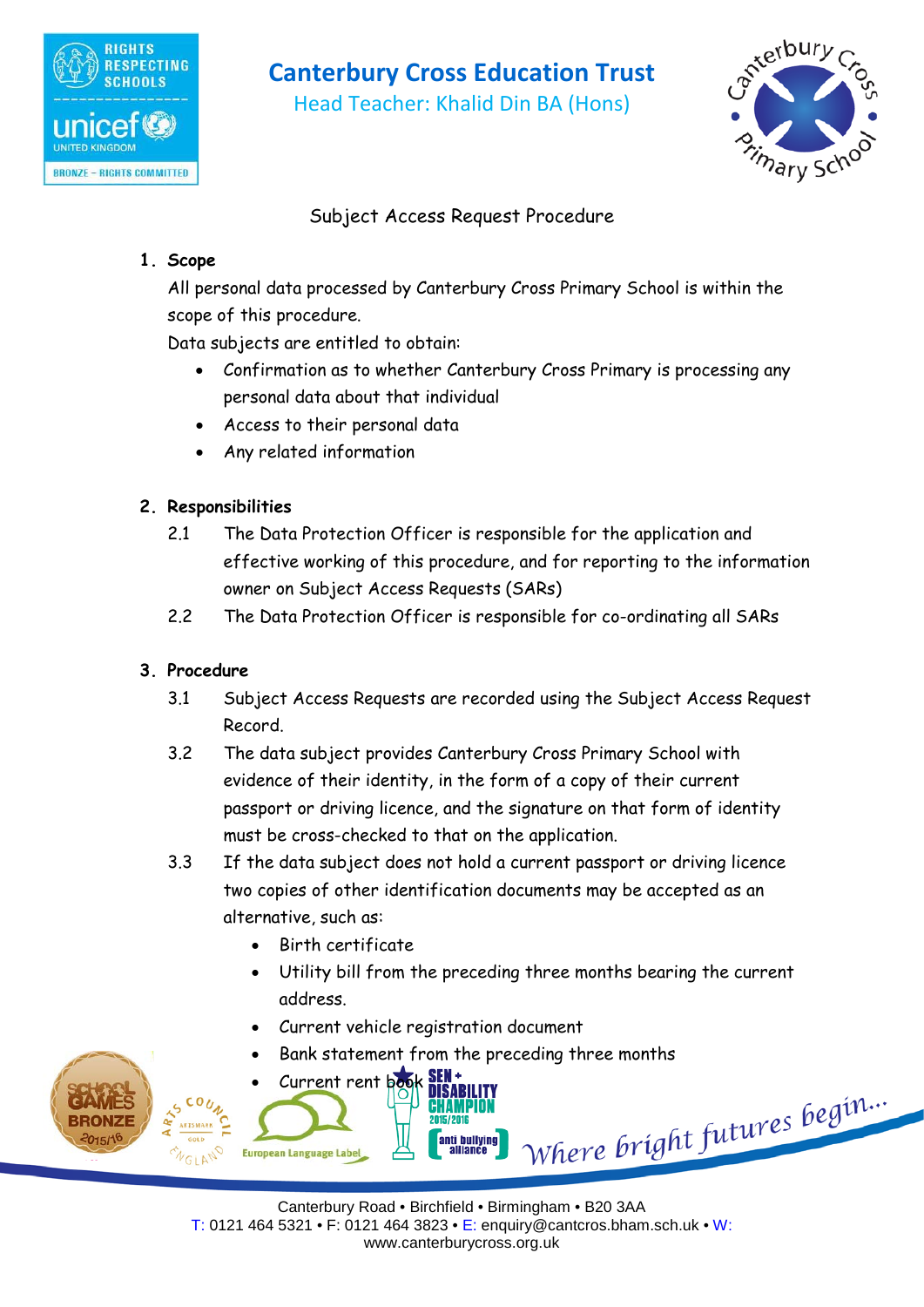- 3.4 The data subject specifies to Canterbury Cross Primary School a specific set of data held by Canterbury Cross Primary School on their subject access request (SAR). The data subject can request all data held on them.
- 3.5 Canterbury Cross Primary School records the data that the identification checks were conducted and the specification of the data sought.
- 3.6 Canterbury Cross Primary School provides the requested information to the data subject within one month from this recorded date. Under the GDPR Article 12, that period may be extended by two further months where necessary, taking into account the complexity and number of the requests. The controller shall inform the data subject of any such extension within one month of receipt of the request, together with the reasons for the delay. Where the data subject makes the request by electronic from means, the information shall be provided by electronic means where possible, unless otherwise requested by the data subject.
- 3.7 Once received, the subject access request (SAR) application is immediately forwarded to the Data Protection Officer, who will ensure that the requested data is collated within the specified time frame. Collation entails:
	- 3.7.1 Collection of the data specified by the data subject.
	- 3.7.2 Searching all databases and all relevant manual filing systems held by Canterbury Cross Primary, including all back up and archived files (computerised or manual) and all email folders and archives. Canterbury Cross Primary School maintains an inventory that identifies where all data in Canterbury Cross Primary School is stored.
- 3.8 The Data Protection Officer will maintain a record of requests for data and of its receipt, including dates.
- 3.9 The Data Protection Officer will ensure all documents that have been provided are reviewed by a competent employee to identify whether any third parties are present in it, and the identifying third party information is redacted from the documentation, or written consent from the third party is obtained for their identity to be revealed.
- 3.10 If any of the requested data is being held or processed under one of the following non-exhaustive list of exemptions, it does not have to be provided.
	- Publicly available information
	- Examination marks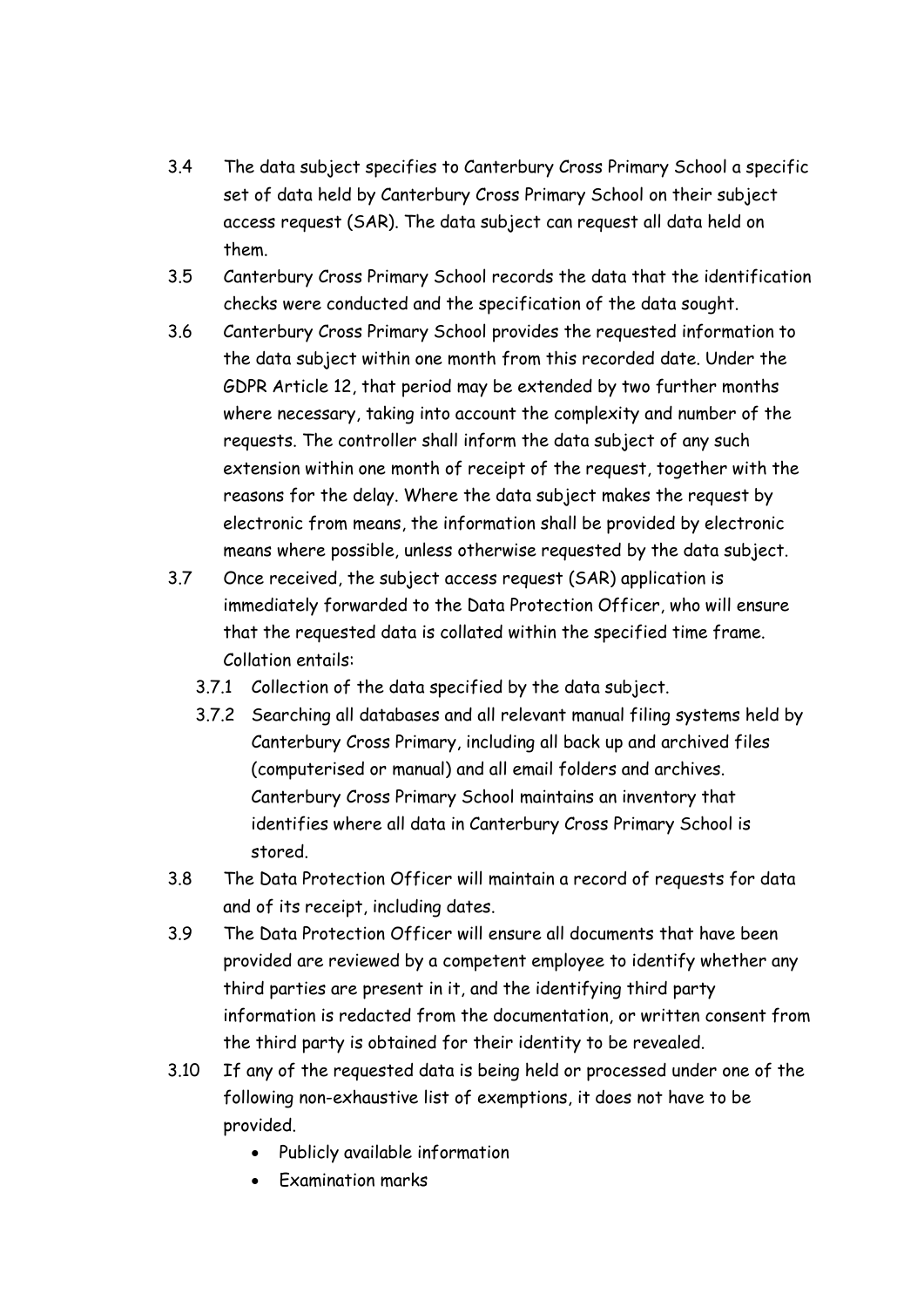- Examination scripts
- Domestic processing
- Confidential references
- Management forecasts
- Negotiation
- Legal advice and proceedings
- Self-incrimination
- Adoption records
- Special educational needs
- Parental records and reports
- 3.11 In the event that a data subject requests Canterbury Cross Primary School to provide them with the personal data stored by the controller/processor, then Canterbury Cross Primary School will provide the data subject with the requested information in electronic format, unless otherwise specified. All of the items provided to the data subject are listed on the record that shows the data subjects names and the date on which the information is delivered to the data subject.
- 3.12 In the event that a data subject requests what personal data is being processed, then Canterbury Cross Primary School will provide the data subject with the following information.
	- 3.12.1 Purpose of the processing
	- 3.12.2 Categories of personal data
	- 3.12.3 Recipients of the information, including recipients in other countries or international organisations
	- 3.12.4 How long the personal data will be stored
	- 3.12.5 The data subject's right to request rectification or erasure, restriction or objection, relative to their personal data being processed.
		- 3.12.5.1 Canterbury Cross Primary School will remove personal data from systems and processing operations, as soon as a request for erasure has been submitted by the data subject.
		- 3.12.5.2 Canterbury Cross Primary School will contact and communicate with other organisations, where the personal data of the data subject is being processed, to cease processing information at the request of the data subject.
		- 3.12.5.3 Canterbury Cross Primary School will take appropriate measures without undue delay in the event that the data subject has withdrawn consent, objects to the processing of